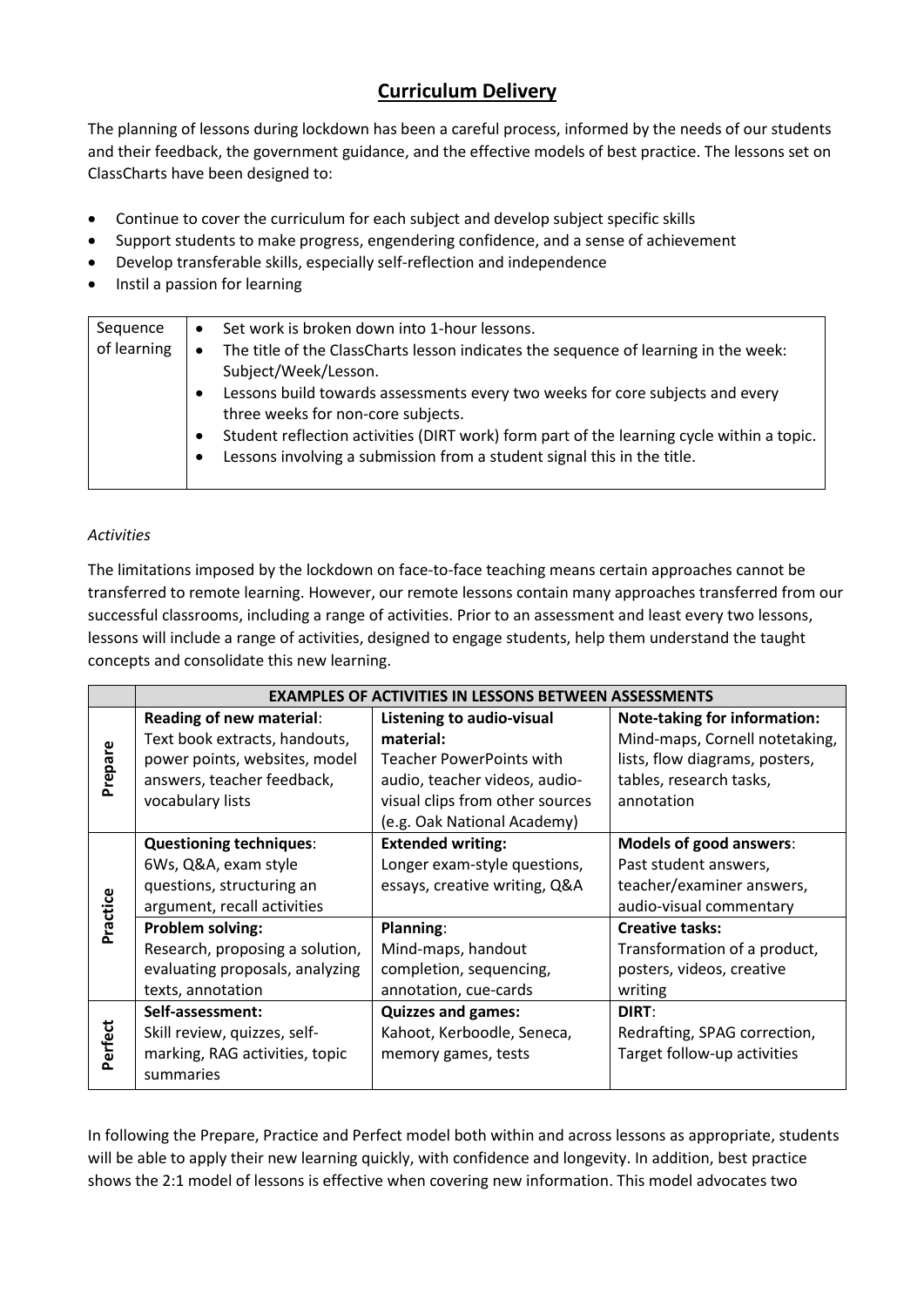lessons in sequence are allocated to new information and this is then followed by a consolidation lessons that embeds this new learning. Where possible, the sequence of learning should follow this model.

# *Assessment and feedback*

The sequence of learning set on ClassCharts incorporates regular assessment points, which are both informal and formal. Midway in the scheme, students will submit work to receive personalised teacher feedback, including a target. This will be followed by DIRT activities to help address the identified areas of underperformance. At the end of the unit, students will submit more formal assessments that will receive personalised teacher feedback as well as a grade/mark.

| Assessment       | Students submit work through ClassCharts.<br>٠<br>Assessed piece of work will be submitted every 2 weeks for core<br>subjects and every 3 weeks for non-core subjects.<br>Assessments can be formal and informal but at all times should be<br>completed independently by the student.<br>Lessons where submission is expected are highlighted in the title.                                                                                                                                                                                                                                                                                                                                                                         |
|------------------|--------------------------------------------------------------------------------------------------------------------------------------------------------------------------------------------------------------------------------------------------------------------------------------------------------------------------------------------------------------------------------------------------------------------------------------------------------------------------------------------------------------------------------------------------------------------------------------------------------------------------------------------------------------------------------------------------------------------------------------|
| Teacher feedback | Students receive personalized teacher feedback through ClassCharts<br>$\bullet$<br>following the submission of an assessment.<br>The frequency of feedback matches the number of submissions.<br>On assessed pieces of work, students receive feedback on their<br>strength and areas for development $-$ a Target.<br>Target banks can be used to provide feedback.<br>Formal pieces of assessment also receive a grade (or equivalent<br>mark).<br>DIRT work - activity completed in green to show improvement -<br>forms part of the formal assessment process.<br>Teacher feedback can be communicated in a written, audio or video<br>form.<br>Teacher feedback should be received before the next submission from<br>students. |

# Example of feedback:

saman apesennas - aprovada on rinozeze ziriz- $\left| \cdot \right|$  is the constant of  $\left| \cdot \right|$ Very powerful and angry writing Peter. Some excellent choices of vocabulary and short sentences. You also used capitals for emphasis with great success. You have captured Caliban's voice and have sustained it across the whole paragraph.

Target: Make your writing longer by planning carefully and aiming for at least 3 paragraphs. The final assessment will need to be longer so find ways of planning your ideas first as this will help.

#### *Literacy*

We recognise that written communication through ClassCHarts is the primary mode of communication between the student and the teacher. To help students understand what we want them to do we aim to make our instructions:

- Short
- Stepped